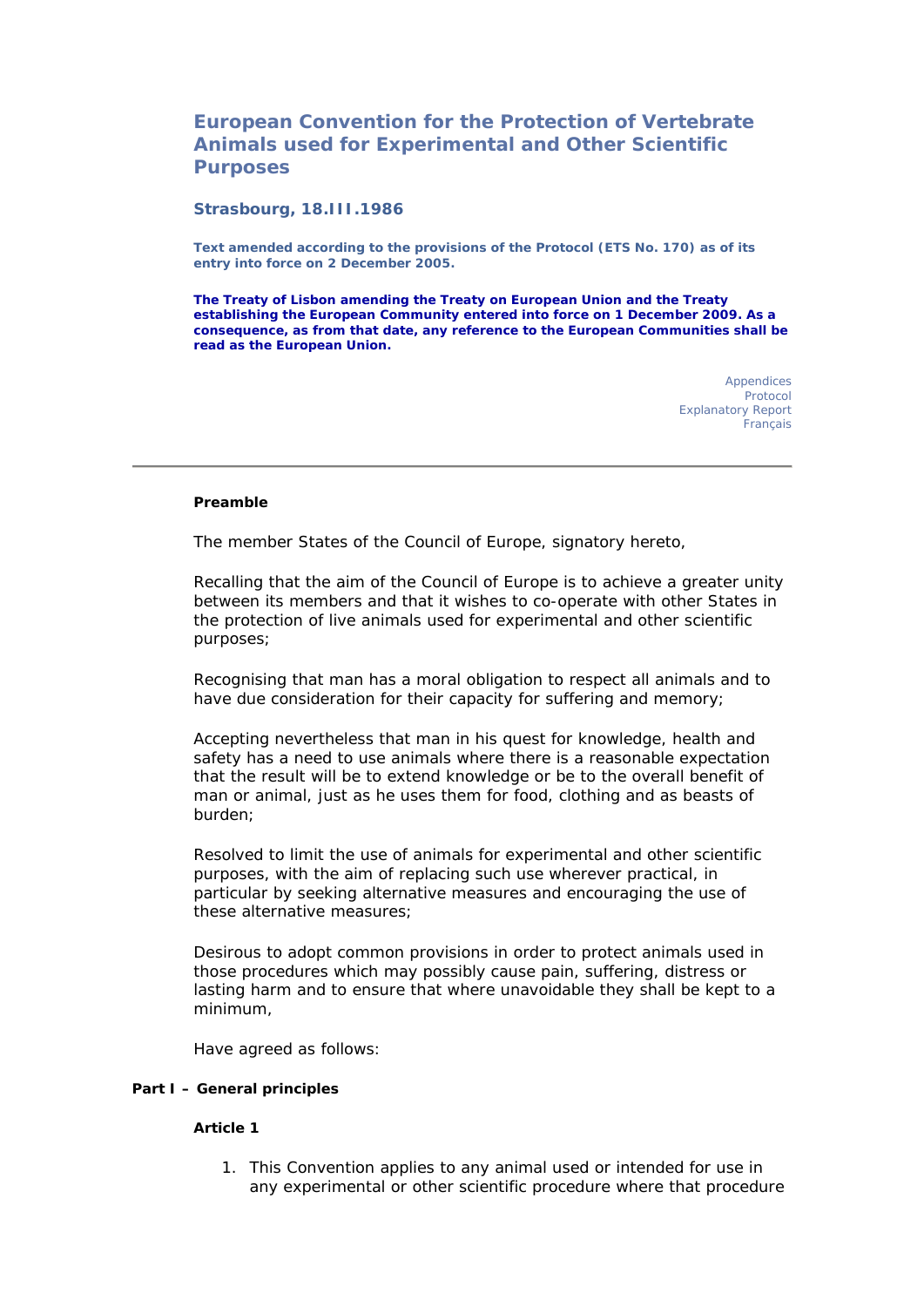may cause pain, suffering, distress or lasting harm. It does not apply to any non-experimental agricultural or clinical veterinary practice.

2. In this Convention:

a "*animal*", unless otherwise qualified, means any live non-human vertebrate, including free-living and/or reproducing larval forms, but excluding other foetal or embryonic forms;

b "*intended for use*" means bred or kept for the purpose of sale, disposal or use in any experimental or other scientific procedure;

c "*procedure*" means any experimental or other scientific use of an animal which may cause it pain, suffering, distress or lasting harm, including any course of action intended to, or liable to, result in the birth of an animal in any such conditions, but excluding the least painful methods accepted in modern practice (that is "humane" methods) of killing or marking an animal.

A procedure starts when an animal is first prepared for use and ends when no further observations are made for that procedure; the elimination of pain, suffering, distress or lasting harm by the successful use of anaesthesia or analgesia or other methods does not place the use of an animal outside the scope of this definition;

d "*competent person*" means any person who is considered by a Party to be competent in its territory to perform the relevant function described in this Convention;

e "*responsible authority*" means, in the territory of a given Party, any authority, body or person designated for the relevant purpose;

f "*establishment*" means any stable or mobile facility, any building, group of buildings or other premises, including a place which is not wholly enclosed or covered;

g "*breeding establishment*" means any establishment where animals are bred with a view to their use in procedures;

h "*supplying establishment*" means any establishment, other than a breeding establishment, from which animals are supplied with a view to their use in procedures;

i "*user establishment*" means any establishment where animals are used in procedures;

j "*humane method of killing*" means the killing of an animal with a minimum of physical and mental suffering appropriate to the species.

# **Article 2**

A procedure may be performed for one or more of the following purposes only and subject to the restrictions laid down in this Convention: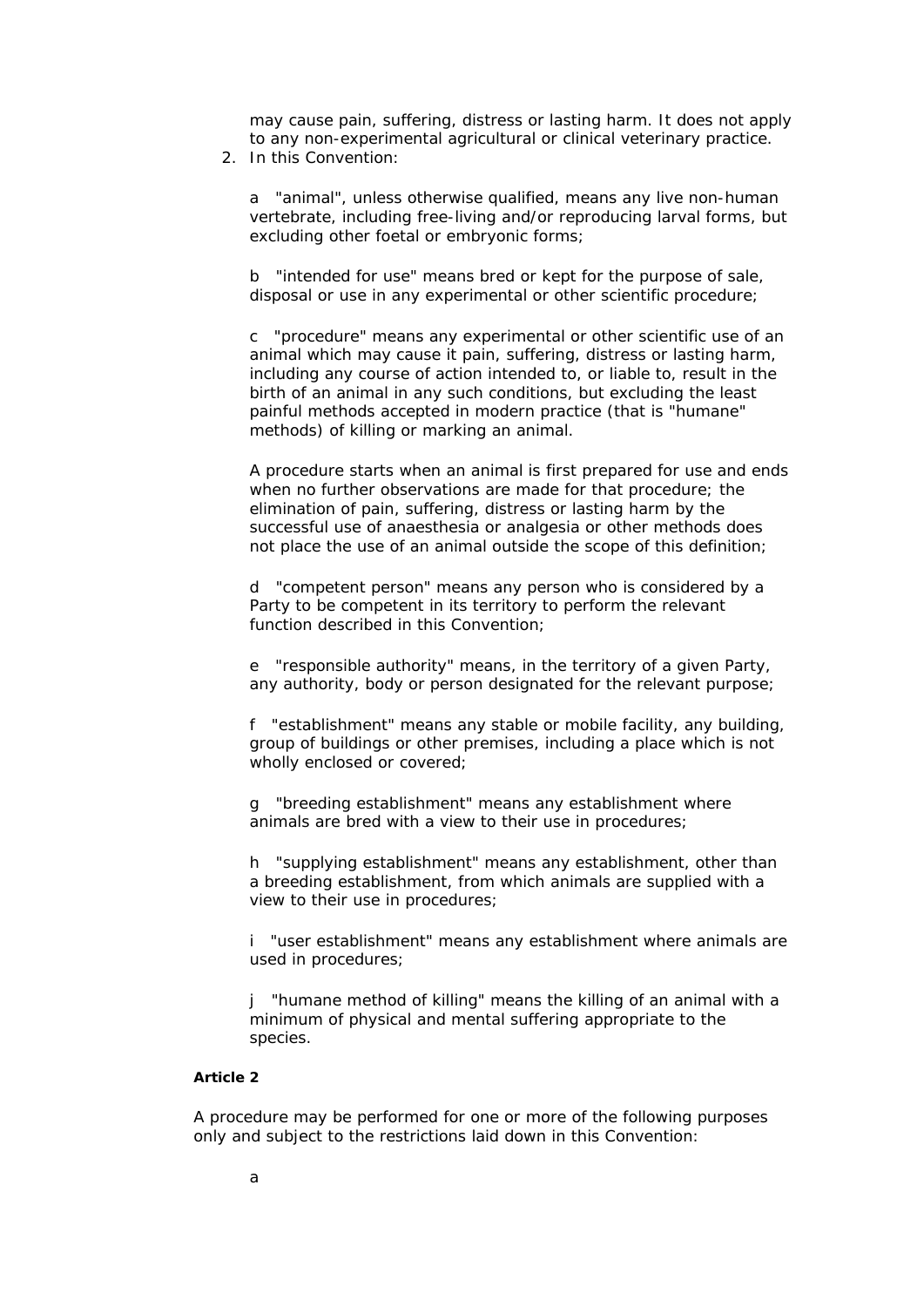i avoidance or prevention of disease, ill-health or other abnormality, or their effects, in man, vertebrate or invertebrate animals or plants, including the production and the quality, efficacy and safety testing of drugs, substances or products;

ii diagnosis or treatment of disease, ill-health or other abnormality, or their effects, in man, vertebrate or invertebrate animals or plants;

b detection, assessment, regulation or modification of physiological conditions in man, vertebrate and invertebrate animals or plants;

- c protection of the environment;
- d scientific research;
- e education and training;
- f forensic inquiries.

#### **Article 3**

Each Party undertakes to take all the necessary steps to give effect to the provisions of this Convention and to ensure an effective system of control and supervision as soon as possible and in any case within a period of five years from the date of entry into force of the present Convention in respect of that Party.

## **Article 4**

No provision in this Convention shall affect the liberty of the Parties to adopt stricter measures for the protection of animals used in procedures or for the control and restriction of the use of animals in procedures.

## **Part II – General care and accommodation**

- 1. Any animal used or intended for use in a procedure shall be provided with accommodation, an environment, at least a minimum degree of freedom of movement, food, water and care, appropriate to its health and well-being. Any restriction on the extent to which an animal can satisfy its physiological and ethological needs shall be limited as far as practicable. In the implementation of this provision, regard should be paid to the guidelines for accommodation and care of animals set out in Appendix A to this Convention.
- 2. The environmental conditions in which animals are bred, kept or used shall be checked daily.
- 3. The well-being and state of health of animals shall be observed sufficiently closely and frequently to prevent pain or avoidable suffering, distress or lasting harm.
- 4. Each Party shall determine arrangements to ensure that any defect or suffering discovered is corrected as quickly as possible.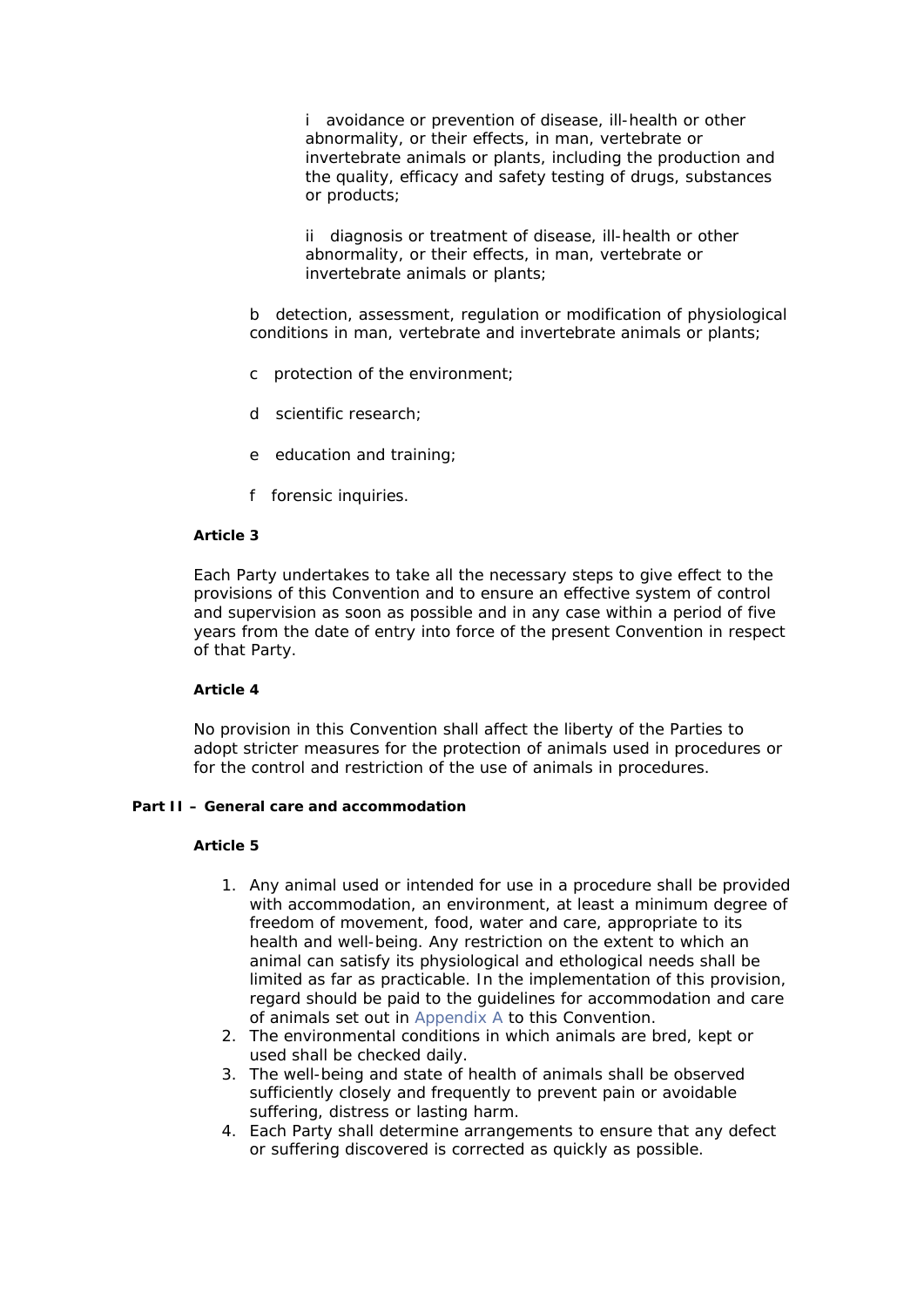#### **Part III – Conduct of procedure**

#### **Article 6**

- 1. A procedure shall not be performed for any of the purposes referred to in Article 2, if another scientifically satisfactory method, not entailing the use of an animal, is reasonably and practicably available.
- 2. Each Party should encourage scientific research into the development of methods which could provide the same information as that obtained in procedures.

## **Article 7**

When a procedure has to be performed, the choice of species shall be carefully considered and, where required, be explained to the responsible authority; in a choice between procedures, those should be selected which use the minimum number of animals, cause the least pain, suffering, distress or lasting harm and which are most likely to provide satisfactory results.

#### **Article 8**

A procedure shall be performed under general or local anaesthesia or analgesia or by other methods designed to eliminate as far as practicable pain, suffering, distress or lasting harm applied throughout the procedure unless:

a the pain caused by the procedure is less than the impairment of the animal's well-being caused by the use of anaesthesia or analgesia, or

b the use of anaesthesia or analgesia is incompatible with the aim of the procedure. In such cases, appropriate legislative and/or administrative measures shall be taken to ensure that no such procedure is carried out unnecessarily.

#### **Article 9**

- 1. Where it is planned to subject an animal to a procedure in which it will or may experience severe pain which is likely to endure, that procedure must be specifically declared and justified to, or specifically authorised by, the responsible authority.
- 2. Appropriate legislative and/or administrative measures shall be taken to ensure that no such procedure is carried out unnecessarily. Such measures shall include:
	- either specific authorisation by the responsible authority;

– or specific declaration of such procedure to the responsible authority and judicial or administrative action by that authority if it is not satisfied that the procedure is of sufficient importance for meeting the essential needs of man or animal, including the solution of scientific problems.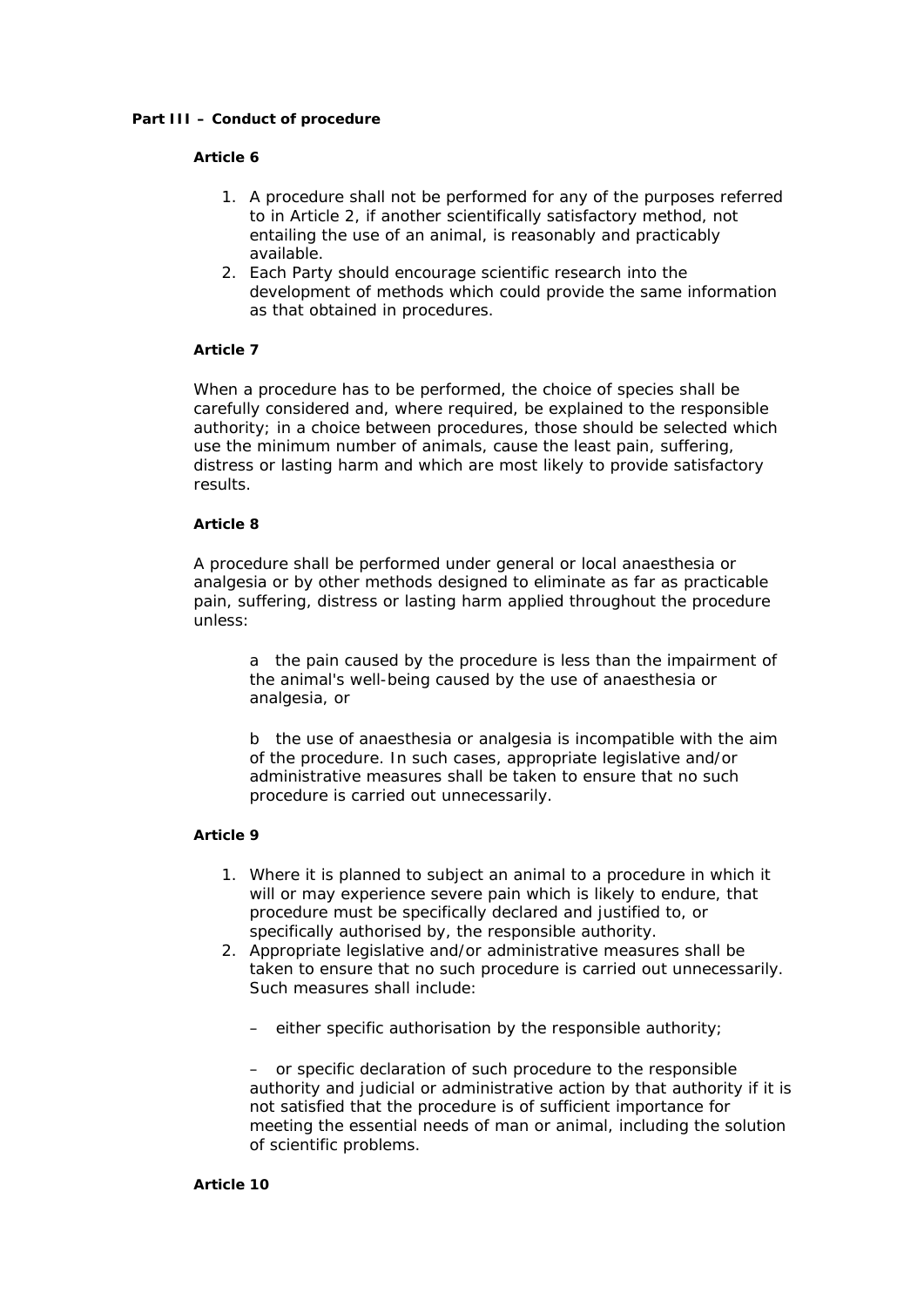During a procedure, an animal used shall remain subject to the provisions of Article 5 except where those provisions are incompatible with the objective of the procedure.

## **Article 11**

- 1. At the end of the procedure it shall be decided whether the animal shall be kept alive or killed by a humane method. An animal shall not be kept alive if, even though it has been restored to normal health in all other respects, it is likely to remain in lasting pain or distress.
- 2. The decision referred to in paragraph 1 of this article shall be taken by a competent person, in particular a veterinarian, or the person who, in accordance with Article 13, is responsible for, or has performed, the procedure.
- 3. Where, at the end of the procedure:

a an animal is to be kept alive, it shall receive the care appropriate to its state of health, be placed under the supervision of a veterinarian or other competent person and kept under conditions conforming to the requirements of Article 5. The conditions laid down in this sub-paragraph may, however, be waived where, in the opinion of a veterinarian, the animal would not suffer as a consequence of such exemption;

b an animal is not to be kept alive or cannot benefit from the provisions of Article 5 for its well-being, it shall be killed by a humane method as soon as possible.

4. No animal which has been used in a procedure entailing severe or enduring pain or suffering, irrespective of whether anaesthesia or analgesia was employed, shall be used in a further procedure unless it has returned to good health and well-being and either:

> a the further procedure is one in which the animal is subject throughout to general anaesthesia which is to be maintained until the animal is killed; or

b the further procedure will involve minor interventions only.

#### **Article 12**

Notwithstanding the other provisions of this Convention, where it is necessary for the legitimate purposes of the procedure, the responsible authority may allow the animal concerned to be set free provided that it is satisfied that the maximum practicable care has been taken to safeguard the animal's well-being. Procedures that involve setting the animal free shall not be permitted solely for educational or training purposes.

#### **Part IV – Authorisation**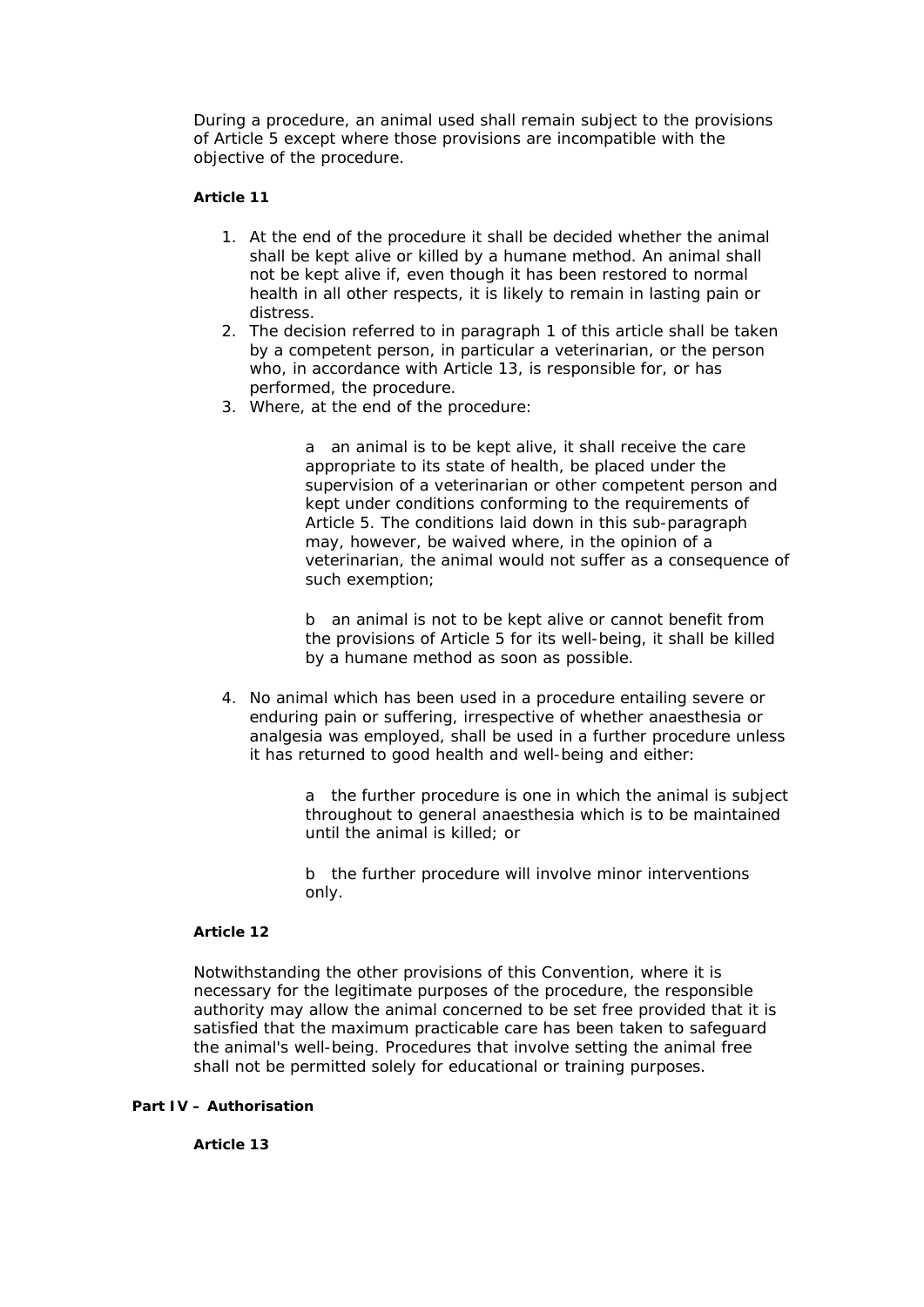A procedure for the purposes referred to in Article 2 may be carried out by persons authorised, or under the direct responsibility of a person authorised, or if the experimental or other scientific project concerned is authorised in accordance with the provisions of national legislation. Authorisation shall be granted only to persons deemed to be competent by the responsible authority.

## **Part V – Breeding or supplying establishments**

#### **Article 14**

Breeding and supplying establishments shall be registered with the responsible authority subject to the grant of an exemption under Article 21 or Article 22. Such registered establishments shall comply with the requirements of Article 5.

## **Article 15**

The registration provided for in Article 14 shall specifiy the person in charge of the establishment, who shall be competent to administer or arrange for suitable care for animals of the species bred or kept in the establishment.

## **Article 16**

- 1. Arrangements shall be made at registered breeding establishments to record, in respect of the animals bred there, the number and species of such animals leaving, the dates they leave and the name and address of the recipient.
- 2. Arrangements shall be made at registered supplying establishments to record the number and species of such animals entering and leaving, the dates of these movements, from whom the animals concerned were acquired and the name and address of the recipient.
- 3. The responsible authority shall prescribe the records which are to be kept and made available to it by the person in charge of the establishments mentioned in paragraphs 1 and 2 of this article. Such records shall be kept for a minimum of three years from the date of the last entry.

## **Article 17**

- 1. Each dog and cat in an establishment shall be individually and permanently marked in the least painful manner possible before it is weaned.
- 2. Where an unmarked dog or cat is taken into an establishment for the first time after it has been weaned, it shall be marked as soon as possible.
- 3. Where a dog or cat is transferred from one establishment to another before it is weaned and it is not practical to mark it beforehand, a full documentary record, specifying in particular its mother, shall be kept until it can be marked.
- 4. Particulars of the identity and origin of each dog or cat shall be entered in the records of the establishment.

## **Part VI – User establishments**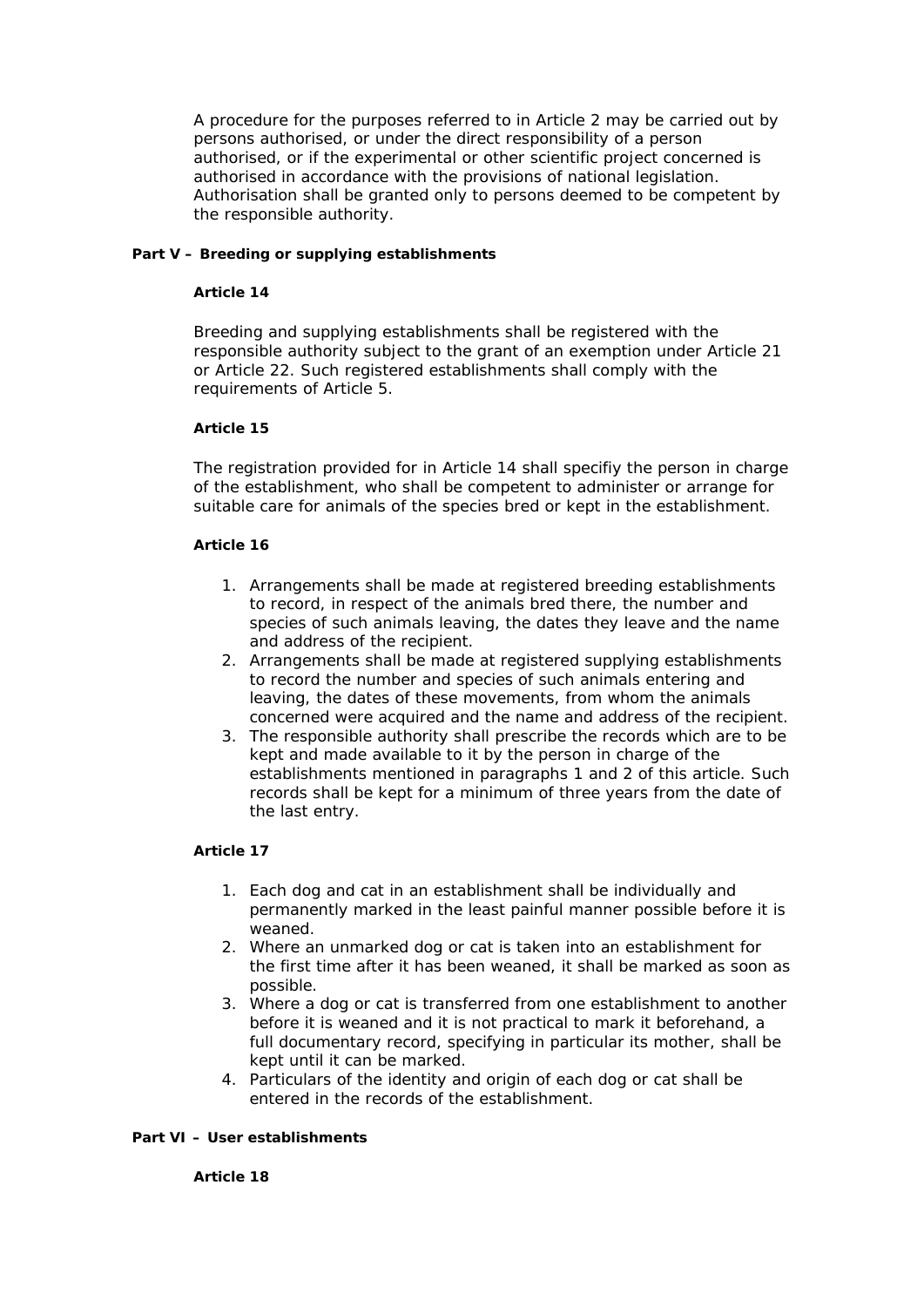User establishments shall be registered with or otherwise approved by the responsible authority and shall comply with the conditions laid down in Article 5.

## **Article 19**

Provisions shall be made at user establishments for installations and equipment appropriate for the species of animals used and the performance of the procedures conducted there. The design, construction and functioning of such installations and equipment shall be such as to ensure that the procedures are performed as effectively as possible, with the object of obtaining consistent results with the minimum number of animals and the minimum degree of pain, suffering, distress or lasting harm.

## **Article 20**

In user establishments:

a the person or persons who are administratively responsible for the care of the animals and the functioning of the equipment shall be identified;

b sufficient trained staff shall be provided;

c adequate arrangements shall be made for the provision of veterinary advice and treatment;

d a veterinarian or other competent person should be charged with advisory duties in relation to the well-being of the animals.

## **Article 21**

1. Animals of the species listed below which are for use in procedures shall be acquired directly from or originate from registered breeding establishments, unless a general or special exemption has been obtained under arrangements to be determined by the Party:

| Mouse             | Mus musculus                |
|-------------------|-----------------------------|
| Rat               | <i>Rattus norvegicus</i>    |
| Guinea Pig        | Cavia porcellus             |
| Golden<br>hamster | <i>Mesocricetus auratus</i> |
| Rabbit            | Oryctolagus<br>cuniculus    |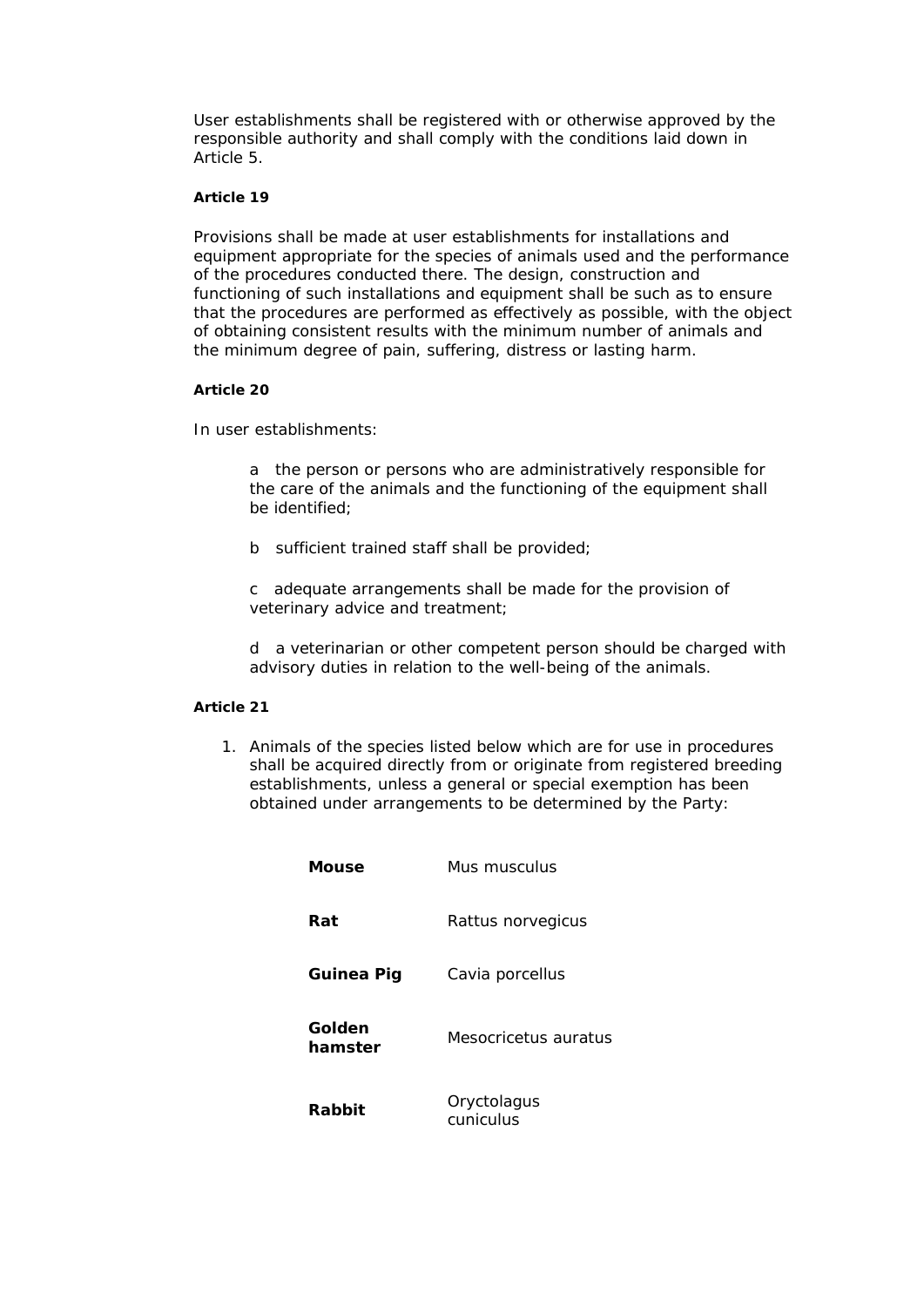| Dog   | Canis familiaris  |
|-------|-------------------|
| Cat   | Felis catus       |
| Quail | Coturnix coturnix |

- 2. Each Party undertakes to extend the provisions of paragraph 1 of this article to other species, in particular of the order of primates, as soon as there is a reasonable prospect of a sufficient supply of purpose-bred animals of the species concerned.
- 3. Straying animals of a domesticated species shall not be used in procedures. A general exemption made under the conditions of paragraph 1 of this article may not extend to stray dogs and cats.

#### **Article 22**

In user establishments, only animals supplied from registered breeding or supplying establishments shall be used, unless a general or special exemption has been obtained under arrangements to be determined by the Party.

## **Article 23**

Procedures may, where authorised by the responsible authority, be conducted outside user establishments.

## **Article 24**

Arrangements shall be made at user establishments to maintain records and make them available as required by the responsible authority. In particular, these records shall be sufficient to meet the requirements of Article 27 and, in addition, show the number and species of all animals acquired, from whom they were acquired and their date of arrival.

# **Part VII – Education and training**

- 1. Procedures carried out for the purpose of education, training or further training for professions or other occupations, including the care of animals being used or intended for use in procedures, must be notified to the responsible authority and shall be carried out by or under the supervision of a competent person, who will be resposible for ensuring that the procedures comply with national legislation under the terms of this Convention.
- 2. Procedures within the scope of education, training, or further training for purposes other than those referred to in paragraph 1 above shall not be permitted.
- 3. Procedures referred to in paragraph 1 of this article shall be restricted to those absolutely necessary for the purpose of the education or training concerned and be permitted only if their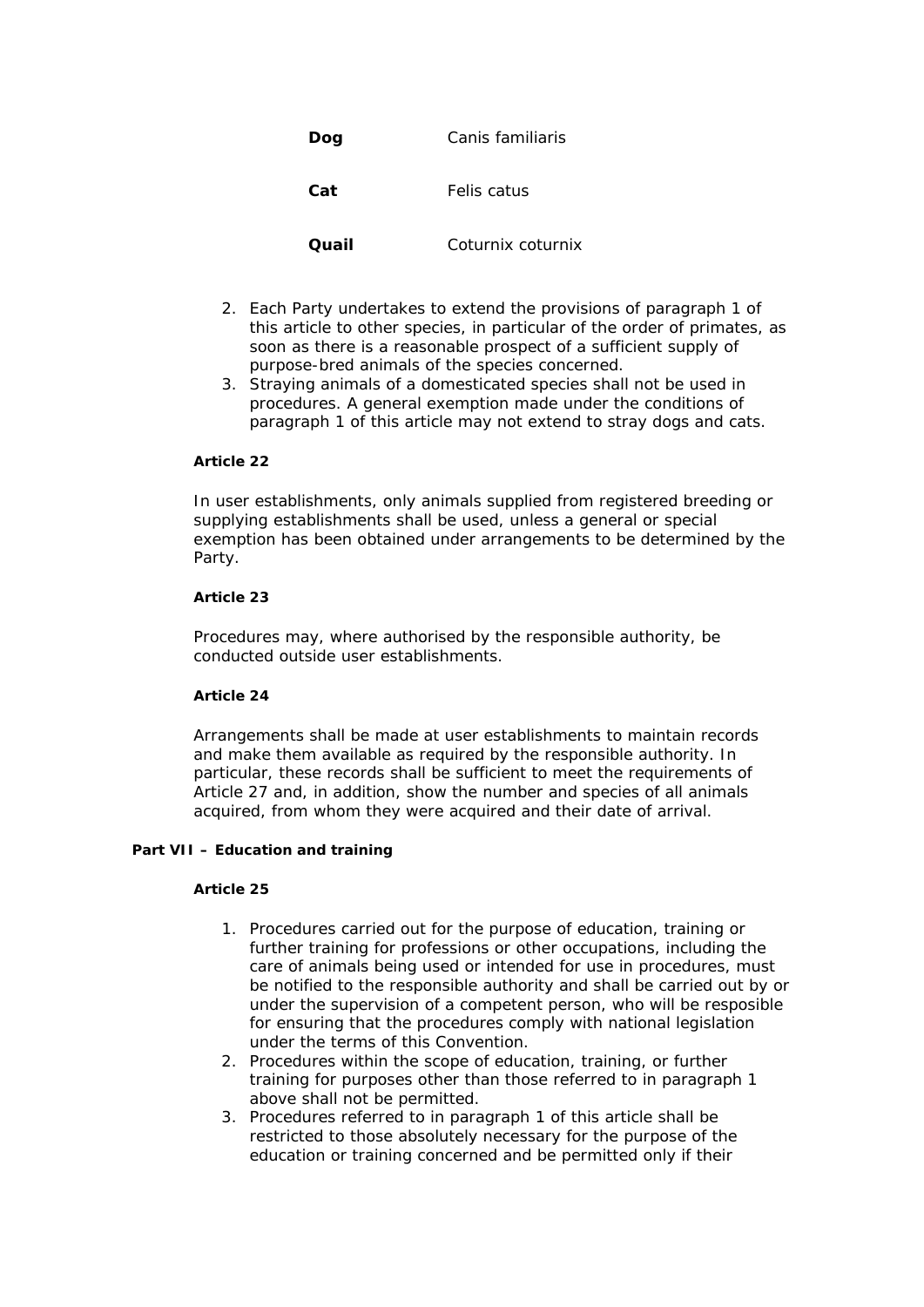objective cannot be achieved by comparably effective audio-visual or any other suitable methods.

#### **Article 26**

Persons who carry out procedures, or take part in procedures, or take care of animals used in procedures, including supervision, shall have had appropriate education and training.

#### **Part VIII – Statistical information**

#### **Article 27**

- 1. Each Party shall collect statistical information on the use of animals in procedures and this information shall where lawful be made available to the public.
- 2. Information shall be collected in respect of:
	- a the numbers and kinds of animals used in procedures;

b the numbers of animals in selected categories used in procedures directly concerned with medicine and in education and training;

c the numbers of animals in selected categories used in procedures for the protection of man and the environment;

d the numbers of animals in selected categories used in procedures required by law.

# **Article 28**

- 1. Subject to requirements of national legislation relating to secrecy and confidentiality, each Party shall communicate every year to the Secretary General of the Council of Europe information in respect of the items mentioned in paragraph 2 of Article 27, presented in the form set out in Appendix B to this Convention.
- 2. The Secretary General of the Council of Europe shall publish the statistical information received from the Parties in respect of the items mentioned in paragraph 2 of Article 27.
- 3. Each Party is invited to communicate to the Secretary General of the Council of Europe the address of its national authority from which information about more comprehensive national statistics may be obtained on request. Such addresses will be contained in the publications of statistics made by the Secretary General of the Council of Europe.

#### **Part IX – Recognition of procedures carried out in the territory of another Party**

- 1. In order to avoid unnecessary repetition of procedures required by law on health and safety, each Party shall, where practicable, recognise the results of procedures carried out in the territory of another Party.
- 2. To that end the Parties undertake, where practicable and lawful, to render each other mutual assistance, in particular by furnishing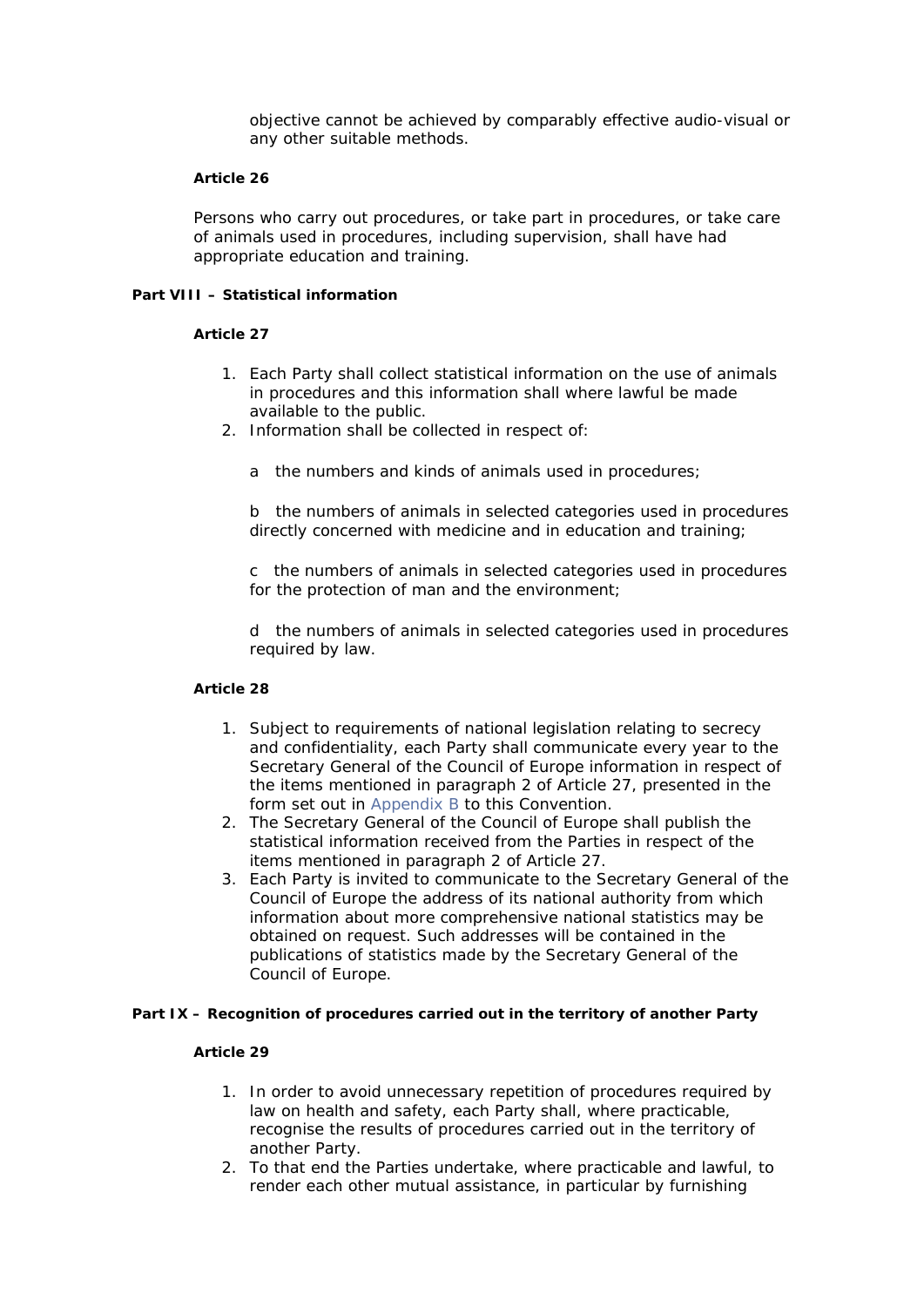information on their legislation and administrative practice relating to the requirements for procedures to be carried out in support of submissions for registration of products, as well as factual information on procedures carried out in their territory and on authorisation or any other administrative particulars pertaining to these procedures.

## **Part X – Multilateral consultations**

#### **Article 30 (1)**

1 The Parties shall, within five years from the entry into force of this Convention and every five years thereafter, or more frequently if a majority of the Parties should so request, hold multilateral consultations within the Council of Europe to examine the application of this Convention, and the advisability of revising it or extending any of its provisions

2 These consultations shall take place at meetings convened by the Secretary General of the Council of Europe. The Parties shall communicate the name of their representative to the Secretary General of the Council of Europe at least two months before each meeting.

3 Subject to the provisions of this Convention, the Parties shall draw up the rules of procedure for the consultations.

# **Part XI – Amendments (2)**

#### **Article 31 (3)**

1 Any amendment to Appendices A and B, proposed by a Party or by the Committee of Ministers of the Council of Europe shall be communicated to the Secretary General of the Council of Europe and forwarded by him to the member States of the Council of Europe, to the European Community and to any non-member State which has acceded to, or has been invited to accede to the Convention in accordance with the provisions of Article 34.

2 Any amendments proposed in accordance with the provisions of the preceding paragraph shall be examined, not less than six months after the date of forwarding by the Secretary General, at a multilateral consultation where it may be adopted by a two-thirds majority of the Parties. The text adopted shall be forwarded to the Parties.

3 Twelve months after its adoption at a multilateral consultation, any amendment shall enter into force unless one third of the Parties have notified objections.

# **Part XII – Final clauses (4)**

## **Article 32 (5)**

This Convention shall be open for signature by the member States of the Council of Europe and by the European Communities. It is subject to ratification, acceptance or approval. Instruments of ratification, acceptance or approval shall be deposited with the Secretary General of the Council of Europe.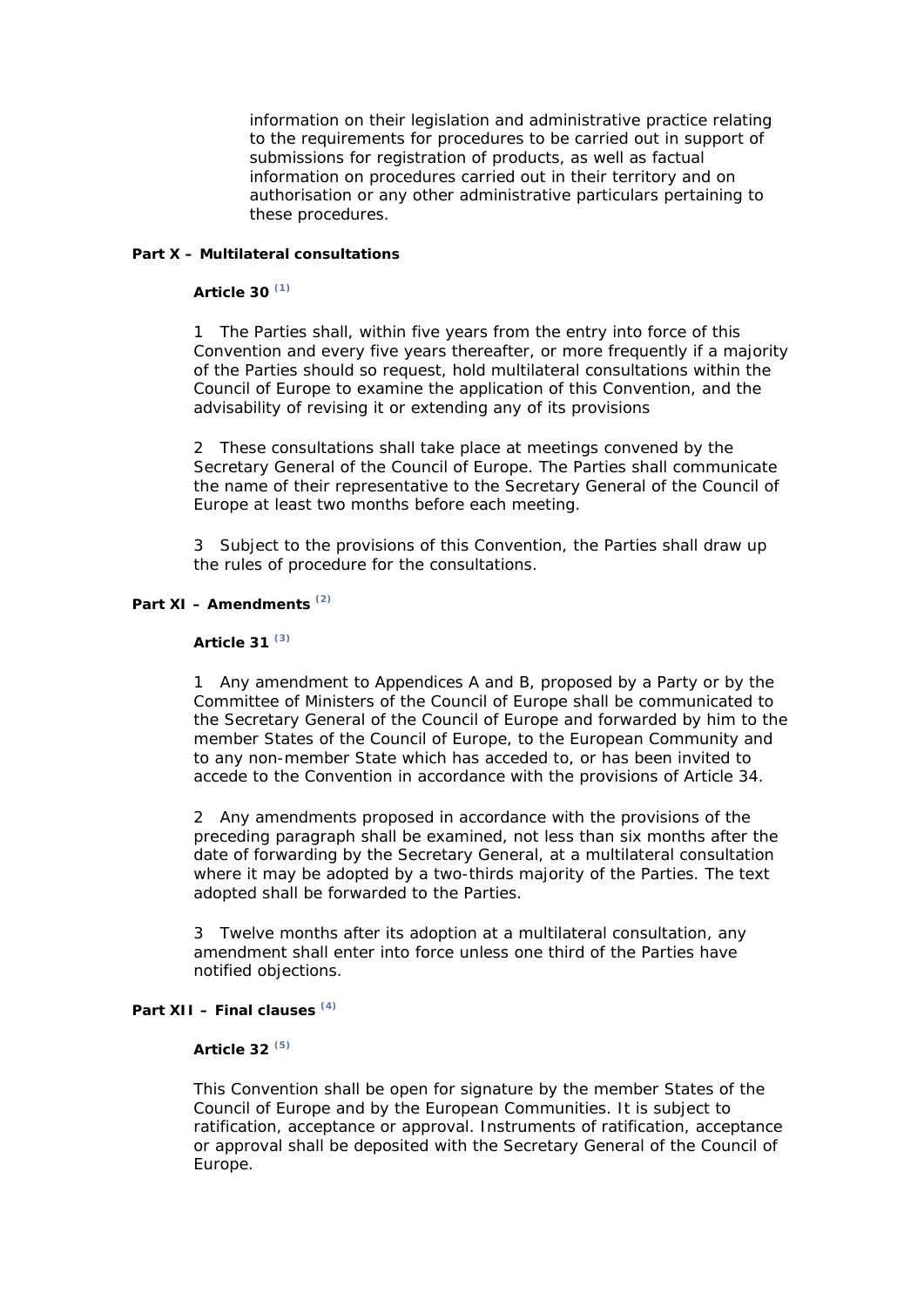## **Article 33 (5)**

- 1. This Convention shall enter into force on the first day of the month following the expiration of a period of six months after the date on which four member States of the Council of Europe have expressed their consent to be bound by the Convention in accordance with the provisions of Article 32. **(1)**
- 2. In respect of a Signatory which subsequently expresses its consent to be bound by it, the Convention shall enter into force on the first day of the month following the expiration of a period of six months after the date of the deposit of the instrument of ratification, acceptance or approval.

# **Article 34 (5)**

- 1. After the entry into force of this Convention, the Committee of Ministers of the Council of Europe may invite any State not a member of the Council to accede to this Convention, by a decision taken by the majority provided for in Article 20.d of the Statute of the Council of Europe and by the unanimous vote of the representatives of the Contracting States entitled to sit on the Committee.
- 2. In respect of any acceding State, the Convention shall enter into force on the first day of the month following the expiration of a period of six months after the date of deposit of the instrument of accession with the Secretary General of the Council of Europe.

## **Article 35 (5)**

- 1. Any Signatory may, at the time of signature or when depositing its instrument of ratification, acceptance, approval or accession, make one or more reservations. No reservations may, however, be made in respect of Articles 1 to 14 or Articles 18 to 20.
- 2. Any Party which has made a reservation under the preceding paragraph may wholly or partly withdraw it by means of a notification addressed to the Secretary General of the Council of Europe. The withdrawal shall take effect on the date of receipt of such notification by the Secretary General.
- 3. A Party which has made a reservation in respect of a provision of this Convention may not claim the application of that provision by any other Party; it may, however, if its reservation is partial or conditional, claim the application of that provision insofar as it has itself accepted it.

## **Article 36 (5)**

- 1. Any Signatory may, at the time of signature or when depositing its instrument of ratification, acceptance, approval or accession, specify the territory or territories to which this Convention shall apply.
- 2. Any Party may at any later date, by a declaration addressed to the Secretary General of the Council of Europe, extend the application of this Convention to any other territory specified in the declaration. In respect of such territory, the Convention shall enter into force on the first day of the month following the expiration of a period of six months after the date of receipt of such declaration by the Secretary General.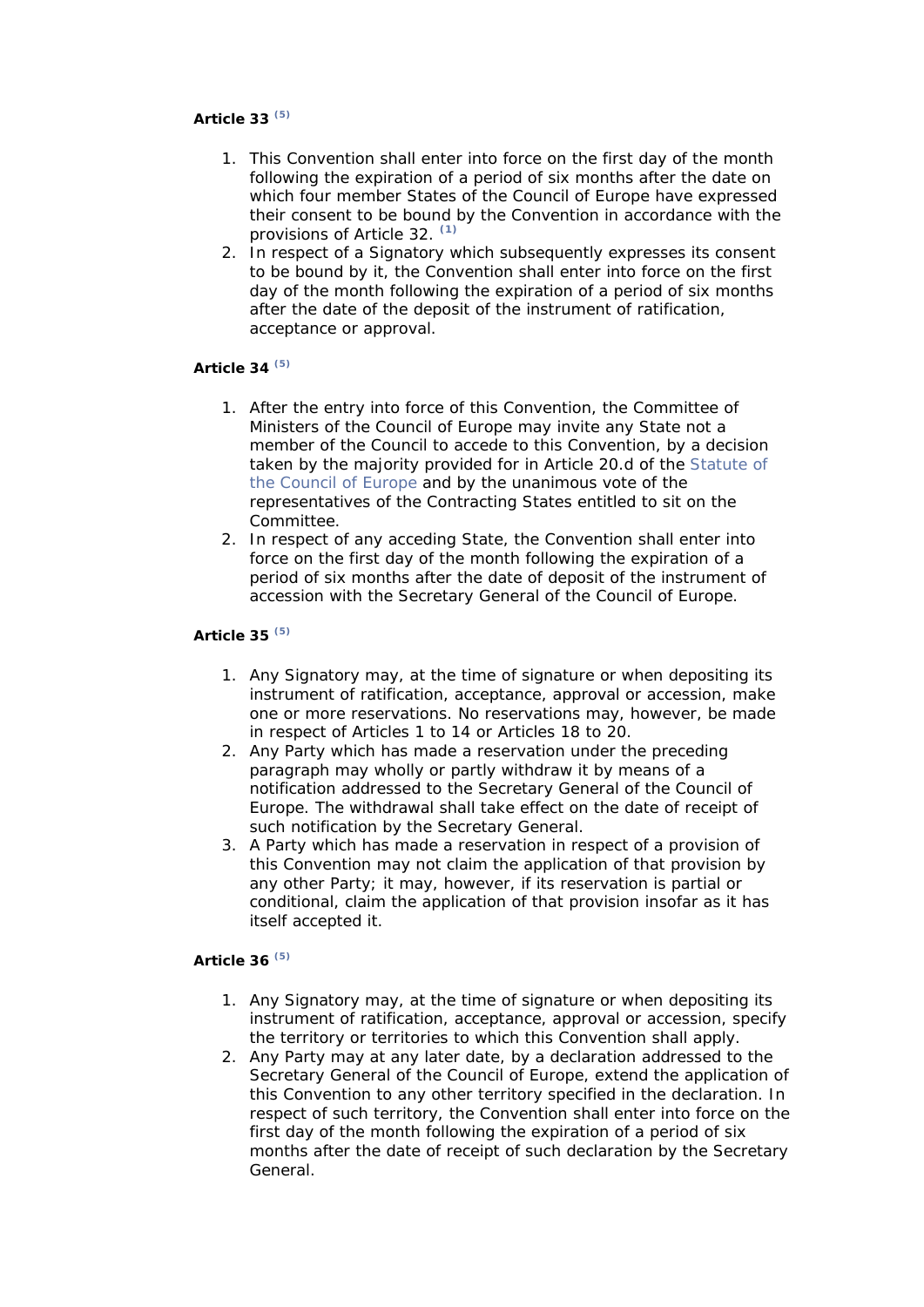3. Any declaration made under the two preceding paragraphs may, in respect of any territory specified in such declaration, be withdrawn by a notification addressed to the Secretary General. The withdrawal shall become effective on the first day of the month following the expiration of a period of six months after the date of receipt of such notification by the Secretary General.

#### **Article 37 (5)**

- 1. Any Party may at any time denounce this Convention by means of a notification addressed to the Secretary General of the Council of Europe.
- 2. Such denunciation shall become effective on the first day of the month following the expiration of a period of six months after the date of receipt of the notification by the Secretary General.

## **Article 38 (5)**

The Secretary General of the Council of Europe shall notify the member States of the Council of Europe, the European Communities and any State which has acceded to this Convention of:

a any signature;

b the deposit of any instrument of ratification, acceptance, approval or accession;

c any date of entry into force of this Convention in accordance with Articles 33, 34 and 36; **(1)**

d any other act, notification or communication relating to this Convention;

In witness whereof the undersigned, being duly authorised thereto, have signed this Convention.

Done at Strasbourg, this 18th day of March 1986, in English and French, both texts being equally authentic, in a single copy which shall be deposited in the archives of the Council of Europe. The Secretary General of the Council of Europe shall transmit certified copies to each member State of the Council of Europe, to the European Communities and to any State invited to accede to this Convention.

#### **Notes**

- **(1) Text amended according to the provisions of the Protocol (ETS No. 170).**
- **(2) Part added according to the provisions of the Protocol (ETS No. 170).**
- **(3) Text added according to the provisions of the Protocol (ETS No. 170).**
- **(4) Part renumbered according to the provisions of the Protocol (ETS No. 170).**

**(5) Article renumbered according to the provisions of the Protocol (ETS No. 170).** 

**Revised Appendix A**